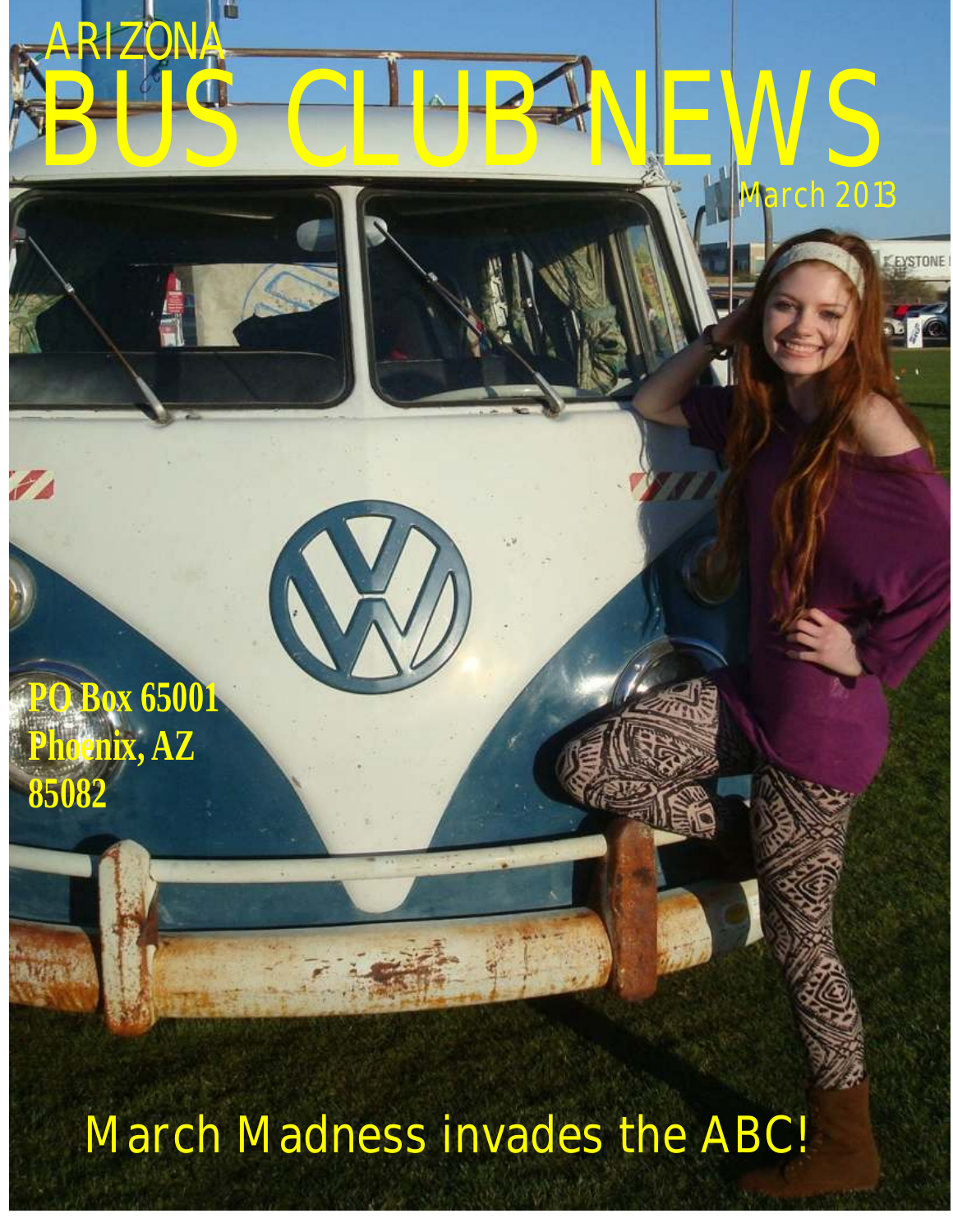# **Behind the** the<br>Wheel Wheel



Hey Cochise! **HERE WF** COME!

> Velma Topless!

SPRING FLING TIME LET'S GO!

Communication is a most of you don't flaunt your Thing in public but if you did it would be in typical Peace and Love fashion; not with a symbol associated with a dark period when Germany was the enemy of everything apped. enemy of everything good. You wouldn't parade it around even if it did sport a swastika. Once you left everybody would be talking behind your back; fueling your already out-of-control paranoia. Wait, we don't know what you silly people are thinking but we're talking about things. Volkswagen type 181. Imported for only 24 months before the no-senseof-humor federal transportation agency declared them unsafe at any speed.\* This month the News salutes the often-misunderstood and now wildly-popular Volkswagen Thing. This interesting automobile has roots in the 30's making it just as revolutionary as the original VW Sedan. Taking a thing off road must remind the driver of how rugged and reliable these German Jeeps were; good things the Russians decided to keep the Krauts busy or we might all be driving on an Autoban. Wait, when you put it that way it doesn't sound all that bad…Hmm what was it Jefferson said, " The tree of liberty must be refreshed from time to time with the blood of patriots and tyrants. It is it's natural manure." Maybe that's what we need; a little revolution of sorts. We could start with the ABC Board and their

minions. When they're not busy taking all the choice parking spots the PERA Club they're rigging corn hold games and "meeting to discuss the day to day operations of the ABC. For God Sake how much meeting does it take to run a herd of cats? Apparently a lot. Anyway this column took a wrong turn somewhere maybe the city could do a better job of illuminating the intersections near where we live. Is that asking too much? While you're pondering that deep thought consider this:



there are at any given time less than 100 things for sale on thesamba. That's under 2 per state. Not many chances to go kick tires so if you have your eye on one go get it and don't look back. You won't regret it; have you ever ridden in one and Not smiled? We know Roy Jonas smiles when he rides around in his thing known as Velma and we included a rather risqué shot next to Chad's old wreck for you to enjoy. Who says high class journalism like this has to be expensive? Renew your membership and keep the News rolling! Enjoy your March News!

\*Well that line actually belongs to Ralph Nader who helped kill one of the best cars Chevrolet ever made; the Corvair. If you don't believe us let Eric O'Mara take you for a spin in his new 64 Monza Spyder Turbo. Yeah Baby!!!

**CC Update our good friend Charles Corridori is on the mend and healing up just fine. Hang in there buddy and we hope to see you soon!**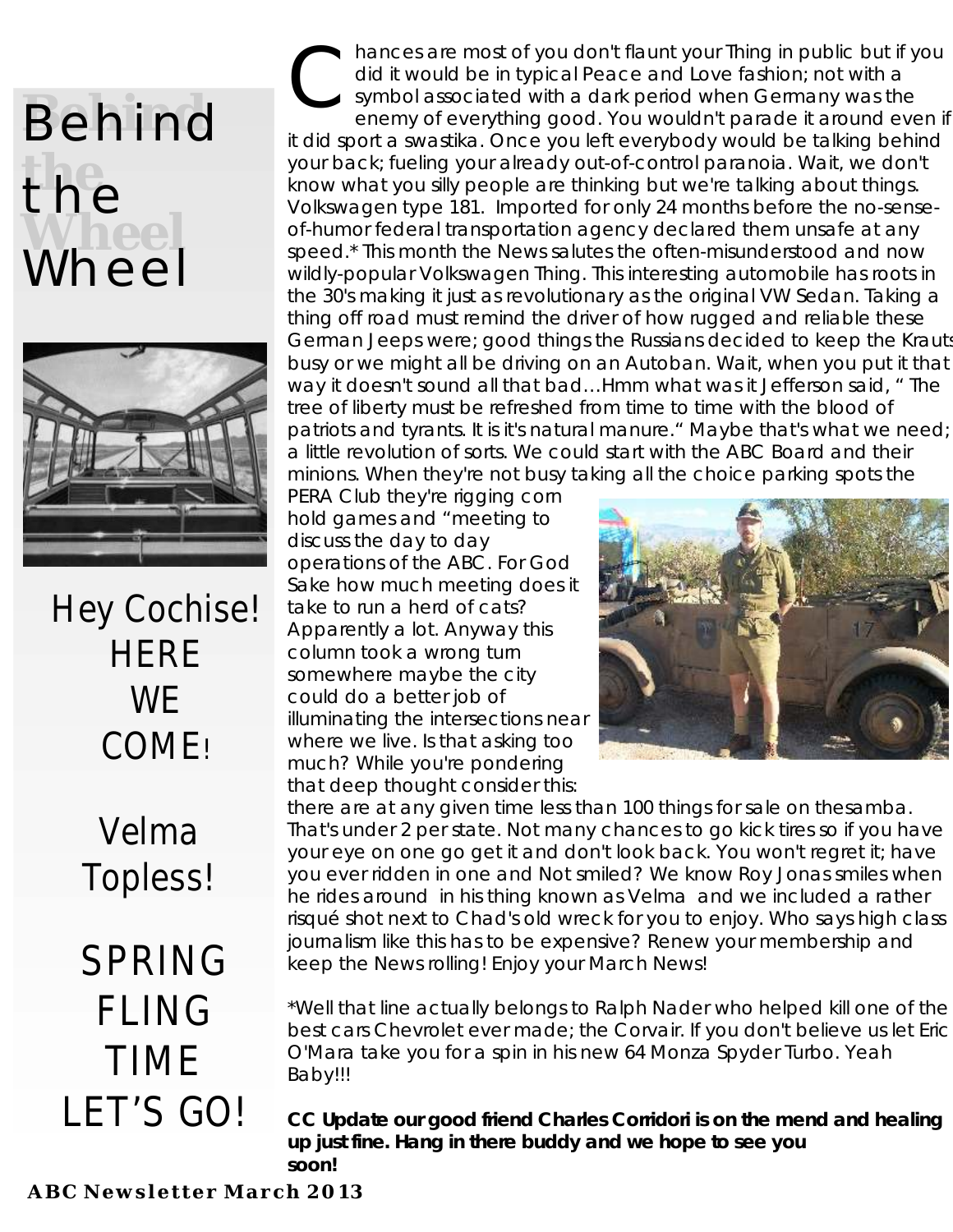#### okay where are we going this year?

where the ABC Spring Campout originated 622 years ago then we Thanks to Doc Hilpert we have not only a fine-tuned article regarding our new Spring Campout site but an extremely wellproduced map which you can see for yourself below. A highresolution version is available on our website arizonabusclub.com Let's take stock here; we've been kicked out Corona De Tucson trashed Holzmans for about 3 years then finally Colossal Cave. But not this year and maybe never again. Who knows what the future holds! Only one thing is for sure. Does anyone remember what it is?



**Join your ABC friends and the Tucson Bus Mob at our new Spring Campout in the beautiful Dragoon Mountains April 19-21**

#### **CLASSIFIEDS:**

 $\mathcal{S}_{\mathcal{C}}$ 

**For Sale: 2012 Beetle. Black exterior, Black interior. 2.5L, manual, 6k mi. \$18,500 Call Charles Corridorri at 602-826-7076**

**For Sale: 1971 Adventurewagen Light Blue exterior. \$2.300 obo. Lots of parts included. no engine, has tranny. Clear title. Call Elvis at 480-201-6024**

**For Sale Passat VR-6 fuel injected engine w/ adapter plate & flywheel for bus tranny \$3000 Call Gary at 602 881 1291**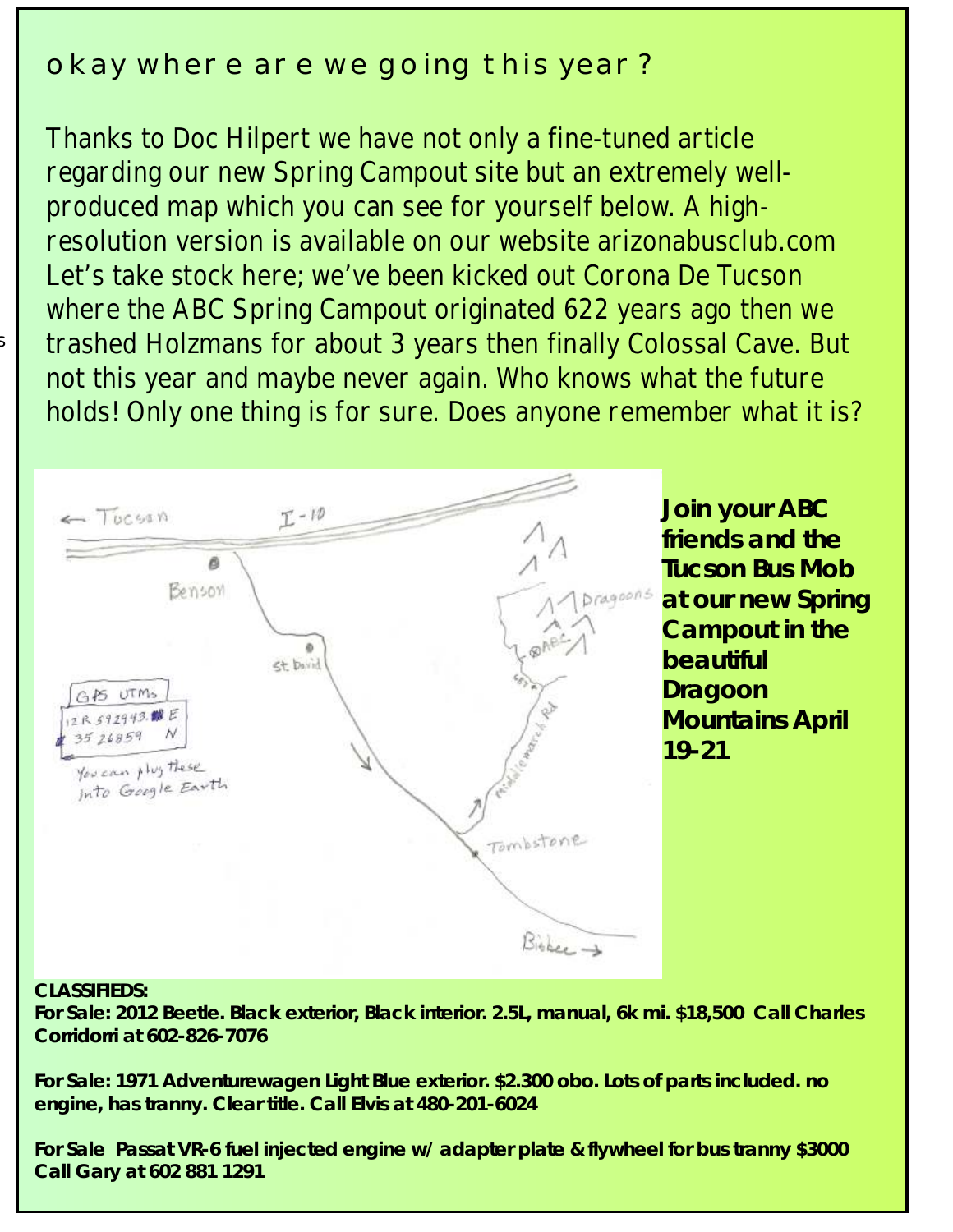## EXPLORING ARIZONA with

**our Peaks Adventure "Pre-Trip" Report.** Chad mentioned he wanted to check out the planned FPA route a little in advance of next months actual **Sour Peaks Adventure "Pre-Trip" Report.** Chad mentioned he wanted<br>to check out the planned FPA route a little in advance of next months actual<br>trip and campout since road conditions can vary up there. And...I've been<br>itch after living all my life near St. Louis, Missouri. We met at the QT in Apache Junction **0489ca6.jpg about 930am where Chad gassed up his 59 standard and I in my 73 Thing "Velma". Such a nice day I let Velma go topless while we headed east on Hwy-88 aka**  Apache Trail past Canyon Lake to Tortilla Flat for breakfast at the million dollar wallpapered diner. After stuffing our faces with omelets, biscuits and gravy we browsed at the tourist trap waiting for a gunfight but I think the duelers were busy clogging up the plumbing in the men's bathroom by the sounds of it. We then continued east to where the pavement ends but we noticed the local "Mini" club had **all their shiny new Mini's lined up for a photo shoot with one actual original Mini in**  attendance. I would guess about a dozen were there and we got the full on paparazzi photo treatment as we whizzed by kicking up dust. So this is about where the wash board road began to loosen bolts and rattle windows winding down some pretty steep cliffs on a narrow gravel road. Apparently every one, their brother and second cousins had the same idea as this was the busiest damn gravel road I've

**boulders exponentionally diesel trucks with slide in** camper units towing boats were crawling **along but grandpa in his Camry had his cruise control set at 55 doing fishtails while passing**  on blind corners, eating an ice cream cone and causing considerable damage to his poor struts from the sound of it. We stopped at the bottom near what Chad said was Fish **Creek but I did not see any fish in it while** down there polluting it with recycled Mtn Dew. Looks like it would be a nice place to cool off when the days get hotter.

**When we saw a break in the traffic our. adventure was back on as we traveled toward Roosevelt Lake where we stopped at the dam for a look see and a dam history lesson. From there we crossed the bridge on Hwy-188 heading north while peering at the** 

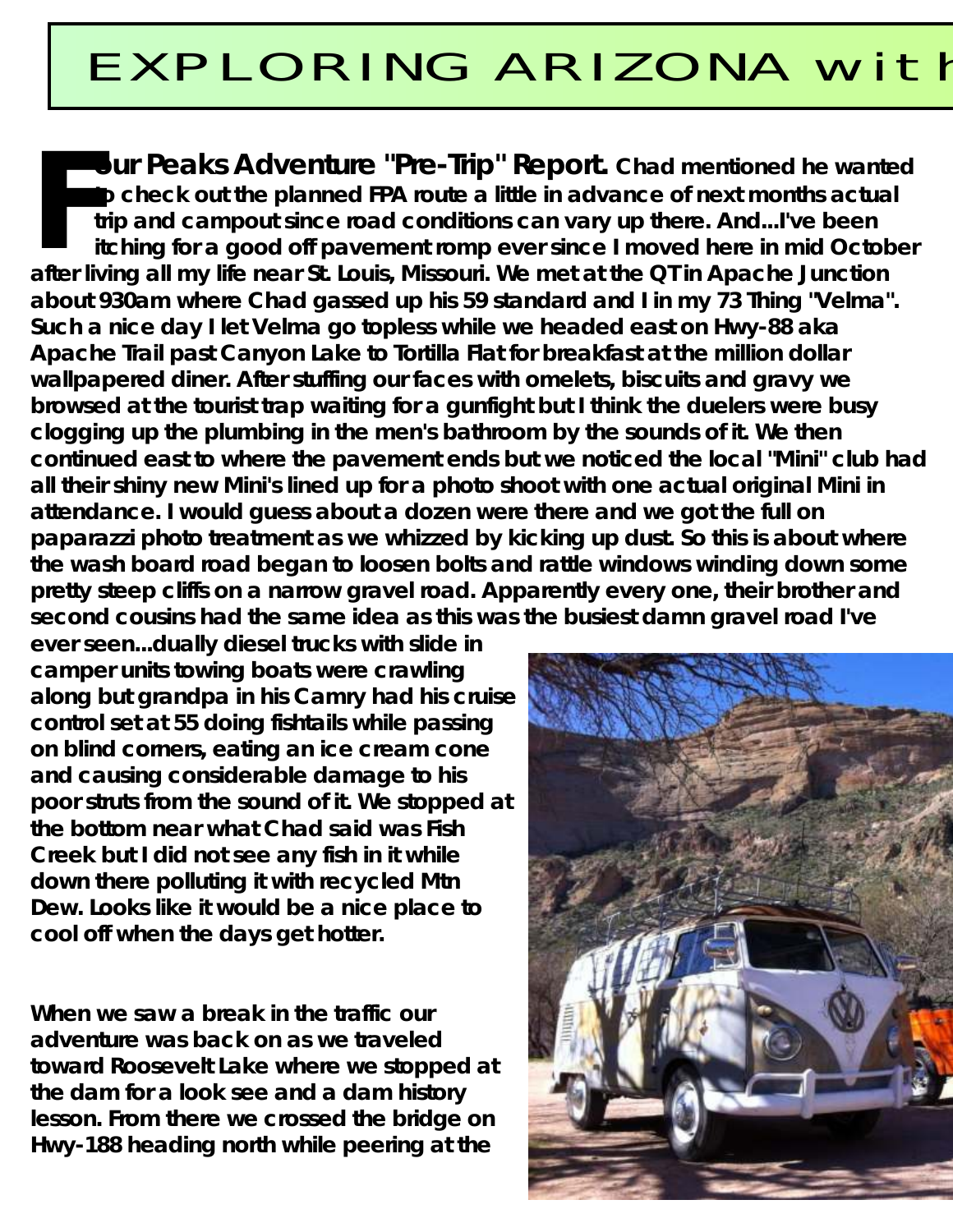## roy's thing!

very low water level and evidence of a not too distant very high water level that drowned a whole bunch of large trees leaving them very dead. Note to self...this may be a good spot to grab some firewood. Hung a left on El Oso Rd and stopped for very low water level and evidence of a not too distant very high water level that<br>drowned a whole bunch of large trees leaving them very dead. Note to self...this<br>may be a good spot to grab some firewood. Hung a left on El

http://i30.photobucket.com/albums/c328/rjonas2309/1973%20Thing/Velma076\_zps6<br>0489ca6.jpg **0489ca6.jpg** 

> **Apache Trail past Canyon Lake to Tortilla Flat for breakfast at the million dollar Oso was a very well maintained but twisty road all the way up to the military antenna**  site. Not much farther the conifer trees were abundant and snow was hiding in the shady spots. A few areas snow was still on the road but melting quickly putting a bit of a chill in the air. There were several sweets nooks where a small group of buses could campout among the trees with beautiful vistas and the Four Peaks nearby.

> After munching on pistachios and making some yellow snow we continued on Four Peaks Trail then Lone Pine Trail where the road condition deteriorated. This side of the mountain had packs of quads and side by sides with looks of amazement on their faces seeing a couple 40+ year old 2WD VW's heading at them. With excellent scenery all around, my eyes were glued to the road negotiating washes and



**boulders exposed in the roadway just trying to keep up with Chad in his bus.** 

From there we traveled Cline Cabin Rd around the **north side of Saguaro Lake which dumped us out on** Hwy-87 where the pavement took us home. Besides the  $\frac{1}{2}$ " of dirt in the bottom of my oil bath air cleaner, a busted loose speaker box, a dangling front turn signal lens and a nose full of dirt boogers...me and Velma made it home just fine. I am planning on following Chad with my 65 deluxe bus on this same adventure. **next month and looking forward to having a few of you'z in the pack too. Thanks Chad for letting me tag**  along on this pre-trip shake down run.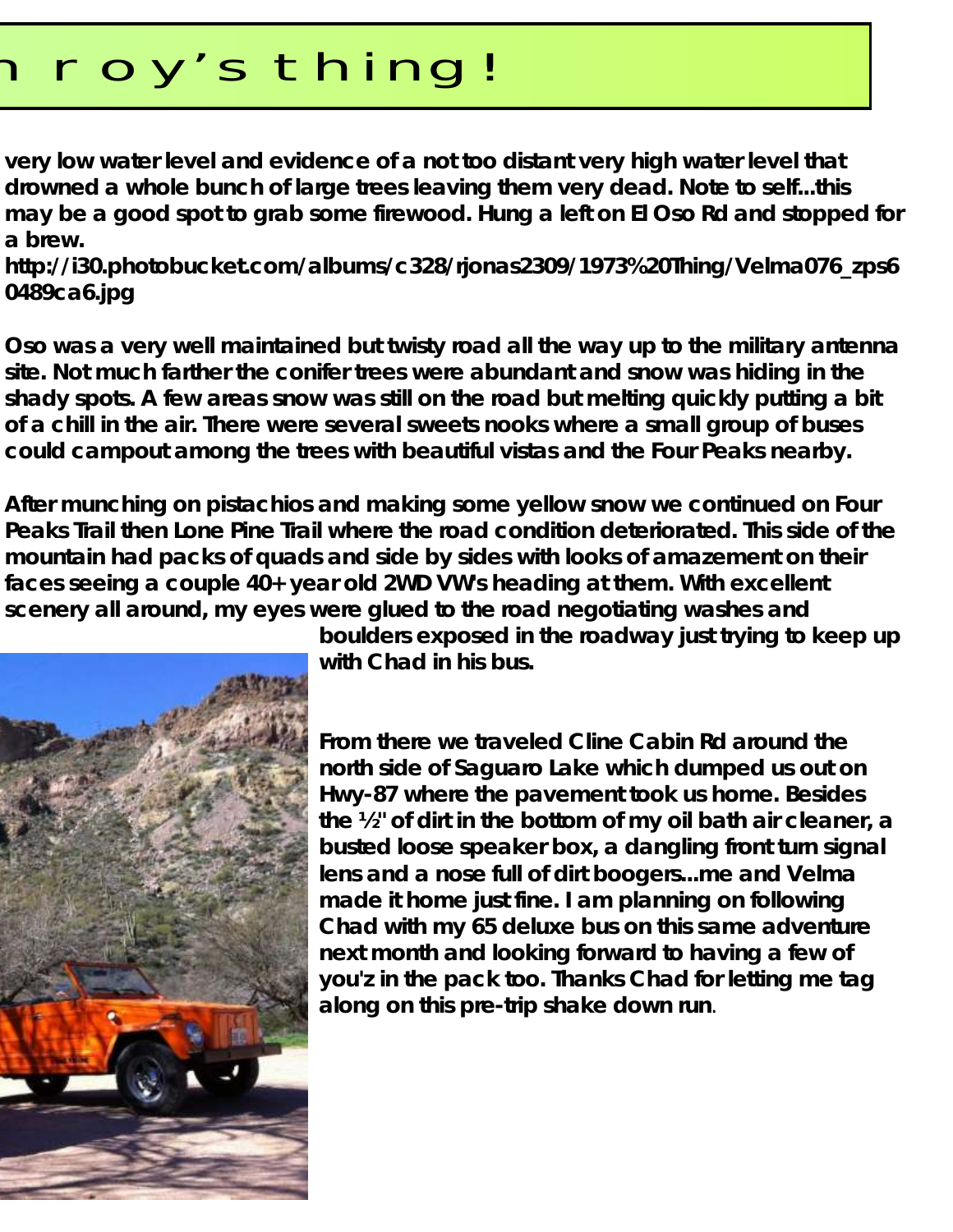Pssst! Hey, ya wanna know a secret? Yeah, you! Promise you won't tell anyone? Okay, here ya go: "West Cochise Stronghold in the Dragoon Mountains."

There you have it. I have now revealed to you my favorite "secret spot" in southern Arizona. It is a unique and stunningly beautiful place and I hope you will enjoy it as much as I have as the spring campout moves to a new location after 5 years at Colossal<br>Cave.

Why the big secret? Well, here's the story: About fifteen years ago one of my grad



place he had discovered, West Cochise the site or anywhere nearby so bring plenty. Restriction of the site of  $\overline{\mathbb{R}}$ Stronghold. "But," I protested, "Cochise Stronghold is on the east side of the mountains." "Yes," he said, "but West Cochise Stronghold is on the west side of the mountains." Oh, now I get it. So, we set out in the morning and headed south from Benson, AZ. Eventually, we took a left off the paved road and followed a graded dirt road about eight miles, then took another left onto a two track road that skirted a craggy mountain range with huge bulbous rock outcrops. We eventually turned into a narrower canyon that opened up into a basin surrounded with towering "domes" of granite, giving an effect of a small Zion Park or even Yosemite. But, the rock formations were even more impressive than the sheer cliffs of those landmark sites.

As surprised as I was by the splendor of the mountains, I was even more surprised by the several vehicles that were camping among the oak, juniper and cypress trees in the canyon. Not one car was from Arizona! Somehow, people from Oregon, Colorado, California and even Maryland knew about this gem of a place, but after 30 years camping throughout southern Arizona I did not?<br>What's up with that? What's up with that? (north) on Middlemarch Rd. It is well marked. Continue north on Middlemarch Rd. for about 8  $\alpha$ 

Well, after talking to some of the campers, I found out what the story was – they were rock climbers and the granite domes that dominated the skyline attracted mountain climbers from all over the country. In fact, as we talked the climber pointed up to a little black speck on a mountain that I had overlooked. Yes, indeed, that little spot was a human!

But, you don't have to be a rock climber to fall in love with the Dragoon Mountains. The domes, peaks and outcrops look almost like soft, squishy pillows of granite. Among the rocks I have seen

the Pillsbury Doughboy, a Hopi Maiden with Butterfly Whorls and even a VW bus! As the sun sets, the rocks begin to glow with the warm light and the mountains take on a number of different moods.

While the upper reaches of West Cochise<br>Stronghold is probably the most impressive area of the Dragoons, the rest of the range is dramatically beautiful as well. The rock formations erupt abruptly from the desert, providing a sheer backdrop to the groves of providing a sheep to the sheep on the dependent only cook that are nestled amongst the ridges. At 4000' elevation, the flora is lush and trails wind along the base of the cliffs and through the large boulders. For the more ambitious, there

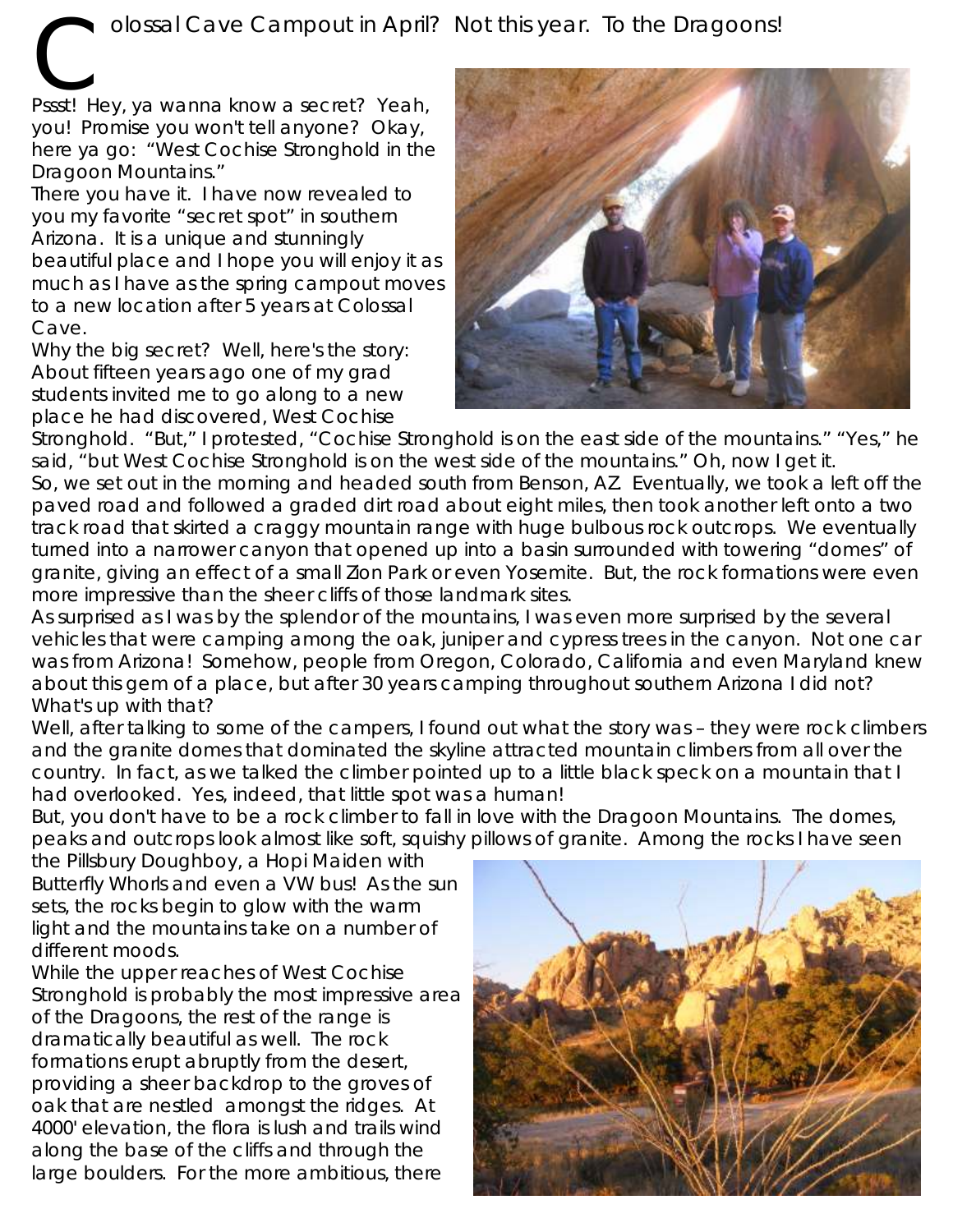are trails that lead from the west side of the<br>mountain to Cochise Stronghold on the east are trails that lead from the west side of the<br>mountain to Cochise Stronghold on the east<br>side.<br>There are also historic points of interest.

There are also historic points of interest. Council Rocks was a secret meeting and hiding place for the Chiricahua Apaches, who left painted pictographs on the boulders to mark their presence. Nearby, the crumbling adobe walls of a nineteenthcentury building quard the secrets of its former life.

The annual bus club Southern Arizona Campout will be held at a large grove of oaks protected by two rock ridges. There are numerous large campsites scattered among a grove of mature oak trees. At 4000', the weather should be good in April.



ATTENTION: The Dragoon campground is primitive camping. WATER: There is no running water at the site or anywhere nearby so bring your own and bring plenty. RESTROOMS: There are no restrooms or porta-potties. We will make some porta-potties that you ladies will LOVE! ROADS: I have not been to the Dragoons in about two years and the roads change with the rains. The first eight miles of dirt road are wide and graded ... no problem. The next 4 miles or so that run along the base of the Dragoons to the campground have a few places that might slow you down, but have never presented a serious problem for my bus. As you head up to the end of the road at West Cochise Stronghold there are a couple of spots that are rough but have never been a serious challenge to my bus. BUT, if your bus is lowered, you might have a problem, even getting to the campground.

DIRECTIONS: The Dragoons are located about 60 miles east of Tucson and about ten miles east of Benson. From Phoenix, get to Tucson however you like and proceed east on I-10 past the Vail exit (Colossal Cave exit) and proceed to Benson. Exit I-10 at Benson and head south on Rte 80 to Tombstone. About one mile before Benson (just past the Border Patrol inspection stop) take a left (north) on Middlemarch Rd. It is well marked. Continue north on Middlemarch Rd. for about 8 miles until you hit a Y marked with a Forest Service sign. Take the left onto FS Road 687. I can post GPS readings for the campground on the Yahoo group. If you want some more pics, visit my flickr site at http://www.flickr.com/photos/dedhed1950/sets/ and look for the Dragoons pics on pages 2, 4, 5. The driving time from Tucson is about two hours and from Phoenix, about four hours. Yes, a long drive but I promise that when you get there, you will agree it was worth the drive.Bruce "Doc" hilpert<br>
Hilpert

[Author's Note: I would like to thank our esteemed editor, Bob "Shakespeare" Smith for conveying upon me the most prestigious appointment of my academic career, the position of Roads Scholar.]

**\*\*\*\*\*\*\*\*\*\*\*\*\*\*\*\*\*\*\*\*\*\*\*\*\*\*\*\*\*\*\*\*\*\*\*\*\*\*\*\*\*\*\*\*\*\*\*\*\*\*\*\*\*\*\*\*\*\*\*\*\*\*\*\*\*\*\*\*\*\*\*\*\*\*\*\*\*\*\*\*\*\*\*\*\*\*\*\*\*\*\*\*\*\*\*\*\*\*\*\*\*\*\*\*\*\***

March Meeting update: Come join us Wednesday March 20th at the PERA club ! East Continental Tempe, Az at 6:00PM (Okay the official meeting doesn't start until 7pm but why not come early and show off your ride?) the club has a full bar but doesn't serve food so eat before you arrive. If you have questions about this or anything else call our esteemed Membership Coordinator Chris Lee at 480-241-7025.